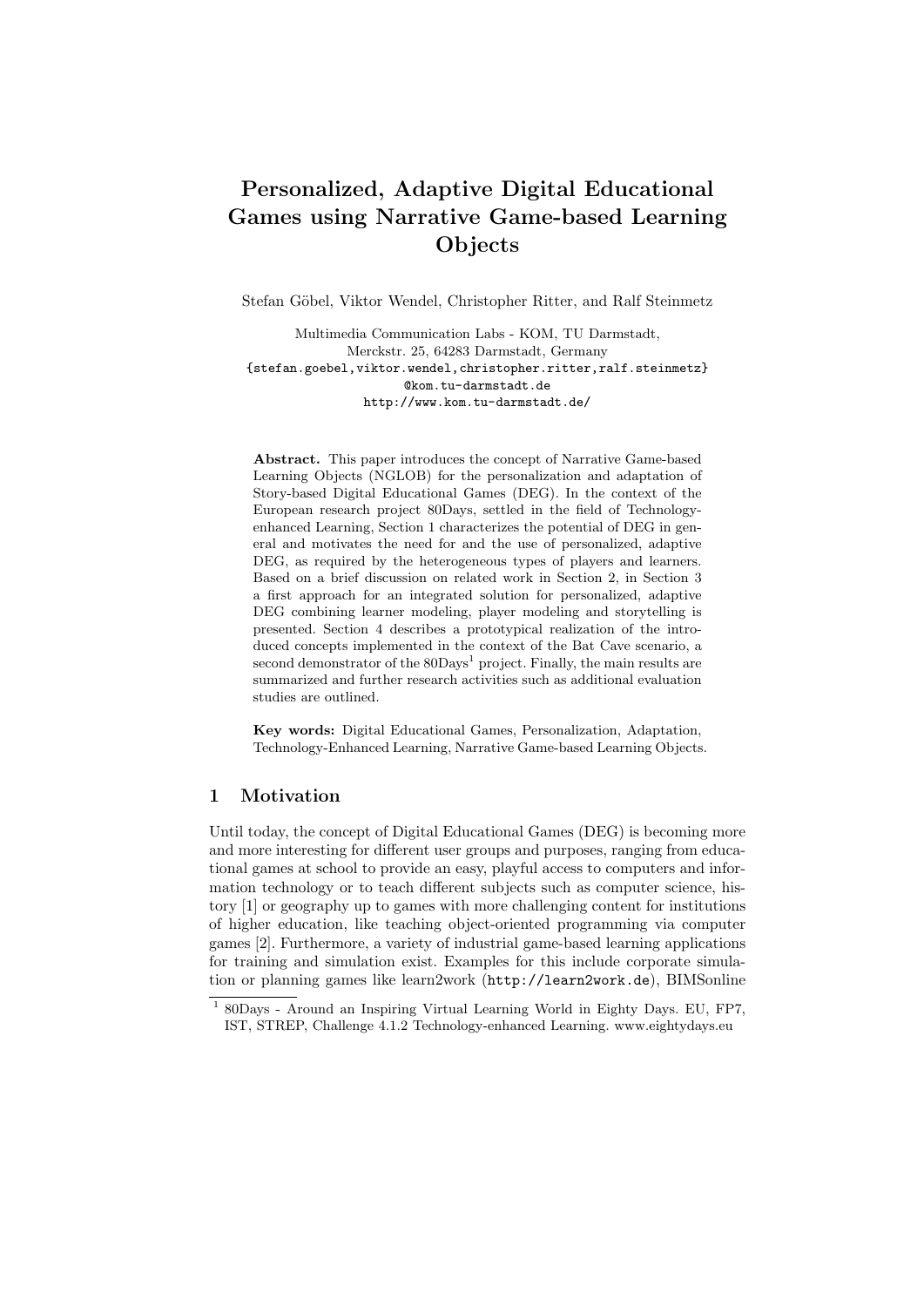(www.bims.ag), TOPSIM (www.topsim.com), or Virtual Team Trainer (www.vr-team-trainer.com).

From a research perspective, the main challenges are among others (such as assessment or usability) personalization and adaptation. Regarding educational games, the motivation to learn is proportional to the fun of the game. Thus, it is desirable to adapt such a game to the player's preferences. While some prefer action games, others prefer story-based adventures or Role-Play Games (RPGs). It is certainly not possible to create an own game for each type of player but it would be a great advance if an educational game was flexible and customizable enough to be able to adapt to the heterogeneous needs of different players preferences by using adaptive technologies. Hereby, adaptation and adaptivity should consider the selection of appropriate content and presentation forms to teach subjects and skills of a curriculum as well as the speed and order of learning units in order neither to bore nor overstrain students. Furthermore, what people like to play depends on various non-static factors, like skills, mood, etc, which can change during play. Consequently, the game ideally would keep track of these factors and adapt accordingly. Concerning motivational aspects, the game should contain an interesting, suspenseful, and entertaining story, and be challenging, but not too stressing. Providing a good and suspenseful story however, is often a restricting factor to the variability of a game.

Based on that analysis, in this paper we focus on the problems of personalization and adaptation of adventurelike (scene-based) DEGs in terms of gaming, learning and narration by use of Narrative Game-based Learning Objects (NGLOB) and present a first prototypical implementation of a tool for an author of a DEG, which provides a 'player' on the one hand and visualizes the underlying learner and player model of a test player and a narrative modeling of the game on the other hand which can be used as an evaluation tool.

## 2 State of the Art

For adaptation to the player's preferences, a player model is necessary. A lot of research in the field of player modeling has been done up to now. One of the first player models was designed by Bartle [3] in 1996. Houlette [4] introduced a player model which keeps track of several player traits to create a model which can be used to adapt the behavior of Non Player Characters (NPCs). In this context, Yannakakis and Maragoudakis [5] showed how to improve a player's experience during a Pacman game by an adaptation of the opponents' behavior according to the player's skill by use of an adaptive player modeling. Magerko et al. [6] designed a game for teaching microbiology concepts called S.C.R.U.B. which can be personalized according to a player type chosen at the beginning by answering a questionnaire. The chosen model however is static for the whole game and does not consider adaptation based on the learning context. Cowley et al. [7] propose a game adaptation mechanism based on a continuously updated factorial player modeling with varying factors for different game genres. In the context of storytelling, the system Passage [8] uses player modeling to adapt the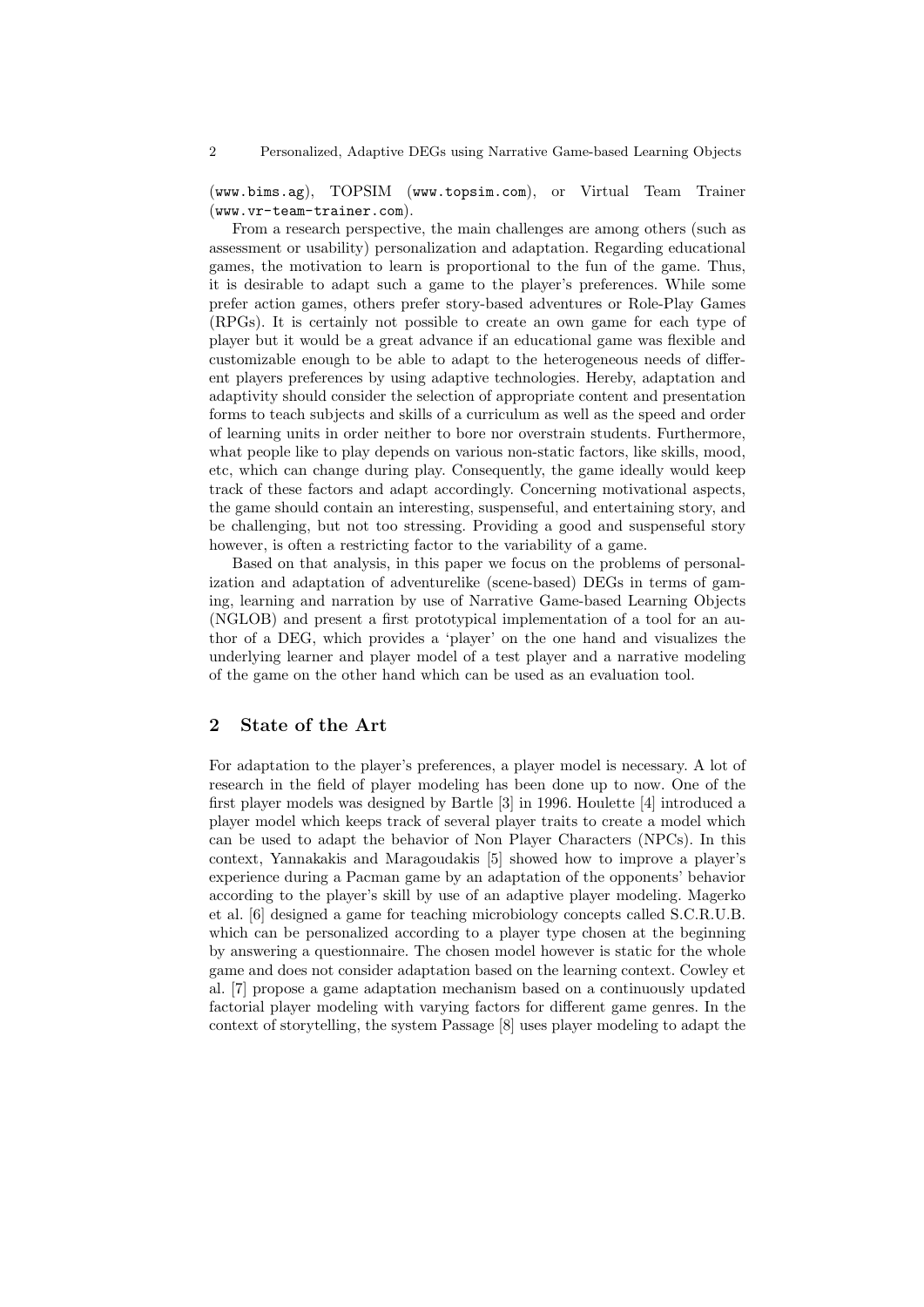game's story individually to the type of player. In Facade [9] the player can join an interactive story which adapts its agents' behavior according to the players's actions.

For our approach, the use of a learner model is necessary, because an adaptive DEG must track the player's state of knowledge and adapt the learning content and its difficulty according to it. The Knowledge Space Theory (KST), as originally proposed by Doignon and Falmagne in 1985 [10] and adapted by Albert [11], is designated to be used for modeling and for the assessment of a learners knowledge. ALEKS (http://www.aleks.com) for example provides a commercial adaptive learning system based on Knowledge Spaces. Hereby, KST deduces the learners actual knowledge from his ability to solve problems associated to learning objects but not from his/her existing competences. Korossy [12] provided an extension called Competence based Knowledge Spaces (CbKST). Projects like ELEKTRA (www.elektra-project.org) already successfully utilized CbKST to provide adaptive interventions relying on a well defined cognition based logic [13].

However, none of the approaches mentioned above is able to provide both personalization and adaptation concerning learner modeling, player modeling and storytelling simultaneously. A promising approach directly utilizing the symbiosis and interplay of learning, storytelling and gaming is represented by the 80Days project funded by the European Commission, settled in the field of Technology-enhanced Learning. Here, key aspects of 80Days include (see Figure 1):



Fig. 1. Technology-enhanced Learning

- Storytelling: The use of stories and adaptive interactive storytelling methods and concepts as instrument for suspenseful knowledge transfer.
- Gaming: Provision of a playful learning environment. As slogan 'Learning by playing' might serve. Fun, motivation, exploration and interactivity do have the first priority.
- Learning: Here, most relevant is the knowledge transfer. Emphasis is set on assessment, learning success and effectiveness or methodic-didactic aspects. Mechanisms to motivate and engage users -such as a narrative context (storytelling) or gaming context (gaming)- are welcome, but are not dominant.

In major parts, these aspects and characteristics are complementary, for instance both storytelling and gaming concepts are used to increase the motivation of users in DEGs. On the other hand -especially with respect to a technical implementation and integration of the concepts- the so-called 'Narrative Paradox' [14] indicates a conflict between storytelling (focus on narratology; linear,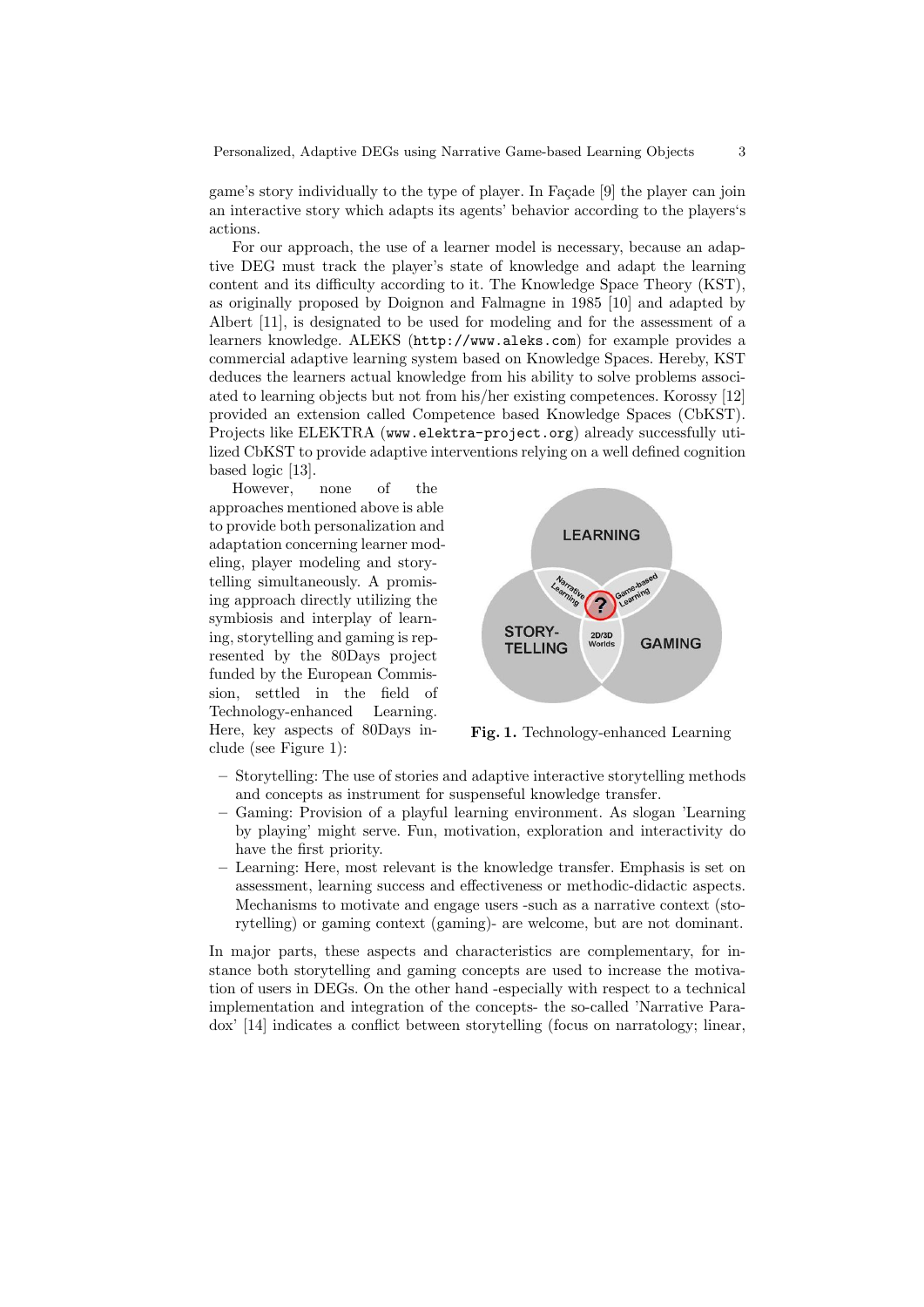4 Personalized, Adaptive DEGs using Narrative Game-based Learning Objects

non-interactive, plot-based approach) and gaming (ludology; interaction, nonlinear gaming approach). 80Days tackles that challenge on different levels: On the one hand, the fundamental model is designed theoretically, on the other hand a technical solution in form of an implementation is provided.

NOTE: Our understanding of micro and macro adaptation is as used in the context of the 80Days project, which we will refer to in this paper. In contrast to the definition by Cronbach [15] in 1967, our interpretation is that micro adaptation is an adaptation inside a scene/situation of the game, i.e. shaping it. Macro adaptation on the other hand concerns the question of how to proceed with the game, i.e. which scene to choose next (cf. 'sequencing').

# 3 Conceptualization of Narrative Game-based Learning **Objects**

In a first step, the formalization of narrative, gaming and learning objects is briefly discussed in the respective contexts learning, gaming, and storytelling. Hereby, a major aspect during the conceptualization of NGLOB has been set on the integration of measurable, quantitative and qualitative elements and annotations of narrative, gaming and learning contexts.

### 3.1 Personalization and Adaptation in the Learning Context

Adapting DEGs while incorporating learning issues mainly consists of adapting the game's story structure (macro adaptation, sequencing), or to trigger appropriate pedagogical interventions (micro adaptation, personalized presentation of a scene). Therefore, it is necessary to track and to evaluate the learner's knowledge state to get a sound basis for the decisions to be made. Based on the gathered information the next scene presented to the player should be determined in a way such that the learner is neither unchallenged nor overwhelmed by the complexity of the contained tasks. It should rather be ensured that the learner's knowledge is steadily increased up to full knowledge mastery.

Based on CbKST, a set of skills  $S$ , and a prerequisite relation R among these skills is defined by the author. The given relation is stored in the DEG's learning context. R provides a way to derive a competence structure  $\mathcal C$  from the skills of S. Let a Knowledge State  $\mathcal{KS}$  be a set of skills  $\in \mathcal{S}$  satisfying the condition

$$
If (s, s' \in \mathcal{S}) \land sRs' \land (s' \in \mathcal{KS}), then (s \in \mathcal{KS}).
$$
\n<sup>(1)</sup>

C then is the sum of all Knowledge States  $\mathcal{KS}$ . Using C the player's knowledge state can be determined and meaningful learning paths can be provided.

Skills are presumed to be not observable atomic competences, or pieces of knowledge obtained by the learner. These are uncovered by associated tasks which each require a certain subset of skills to solve them. Additionally, an availability probability  $ap_i$  for each skill  $skill_i$  in the set of all skills describes how far the skill can be assumed to be already gained by the learner. Using a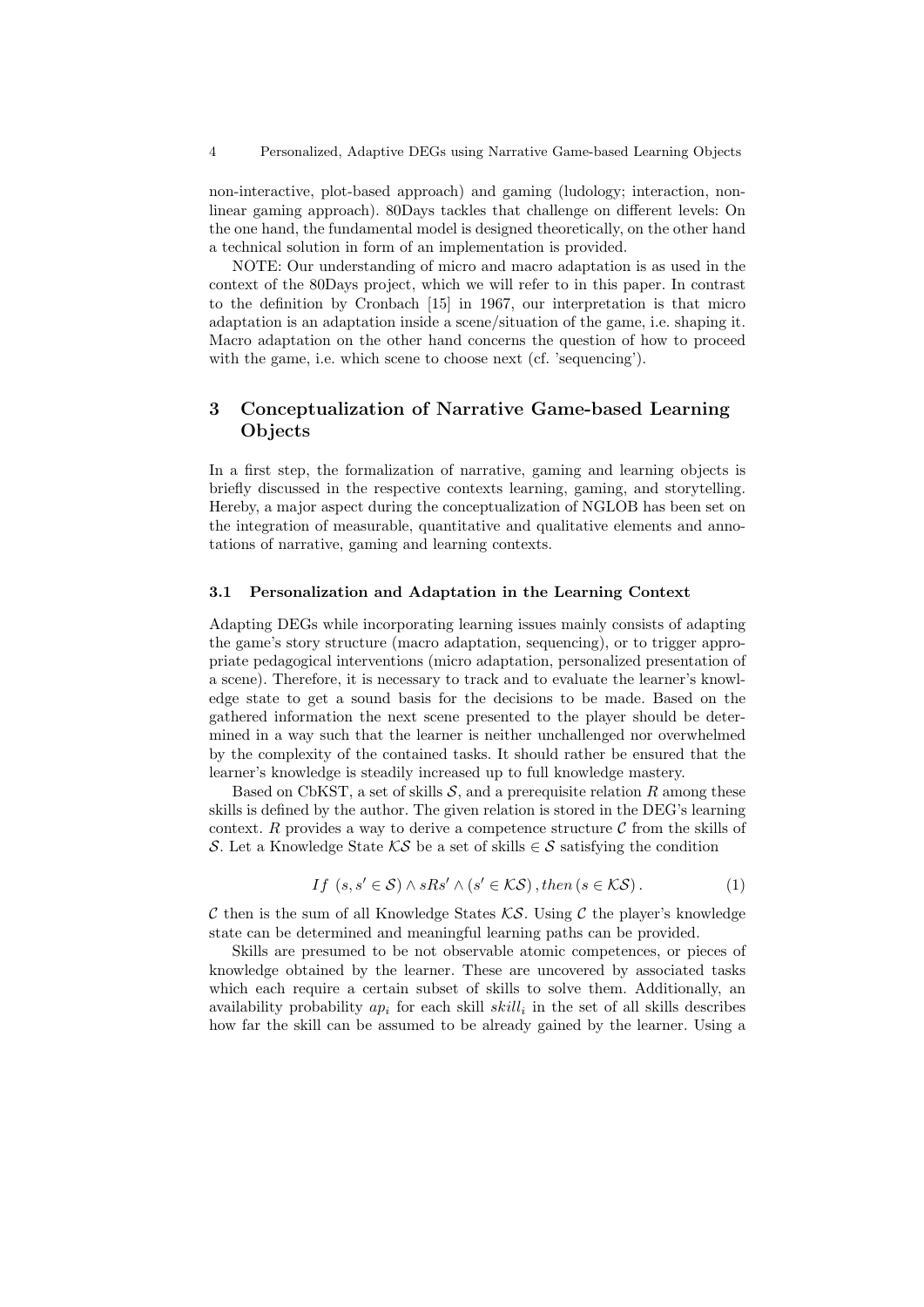

**Fig. 2.** Prerequisite Relation Graph (left) over skill set  $S = \{a, b, c, d, e\}$ for the Prerequisite Relation  $R = \{(b, a), (d, a), (c, b), (c, d), (e, d)\}\)$  and the associated Competence Space (right).

probability instead of a binary solution like 'the learner has achieved skill x' or 'the learner does not have skill x' prevents wrong assumptions, as lucky guesses and careless errors made by the player can introduce noise on the measurement of certainty. The subset of skills that are gained up to a certain time are defined the actual Knowledge State  $\mathcal{KS}_i$  of the player.

To support such a concept within a story-based DEG such as 80Days, each scene has to be assigned with a subset  $P$  of all skills that are assumed to be necessary to solve the tasks associated to the scenario.  $P$  is called the scene's Prerequisite Skills. Further, each scene is associated with a subset of skills that is meant to be improved by the covered learning objects. This set, the Associated Skills A, describes the knowledge gain that can be expected if the scene's challenges are successfully mastered. After finishing a scene, the availability probability value  $ap$  of all skills in set  $A$  must be updated. To realize this, actions triggered by the user (e.g. right or wrong answers, clicking at the right position of an image) can be used to increase or decrease  $ap_i$  of a particular skill skille or a set of skills. The amount of update is defined by the author and depends on the learner's performance (e.g. increase  $skill<sub>i</sub>$  much for a correct answer, increase it lower for a partially correct answer or decrease it for a wrong answer).

To determine the next meaningful scene for the player's learning progress, the parameters stated above are used to assign an appropriateness value av to each available scene. Scenes where the prerequisites  $P$  are not fully contained in the player's knowledge state  $\mathcal{KS}_j$  receive a value of zero, because the scenes are not suitable for the learner up to that time. A skill  $skill<sub>i</sub>$  is assumed to be element of  $\mathcal{KS}_j$  if its availability  $ap_i$  exceeds a certain threshold  $p_{min}$ . Among the remaining scenes, those are rated with higher values for av that deliver a reasonable set of additional skills in  $A$  when accomplished. Having assigned av to each scene, all scenes can now be ordered according to their quality to fit as the next scene in the learning context.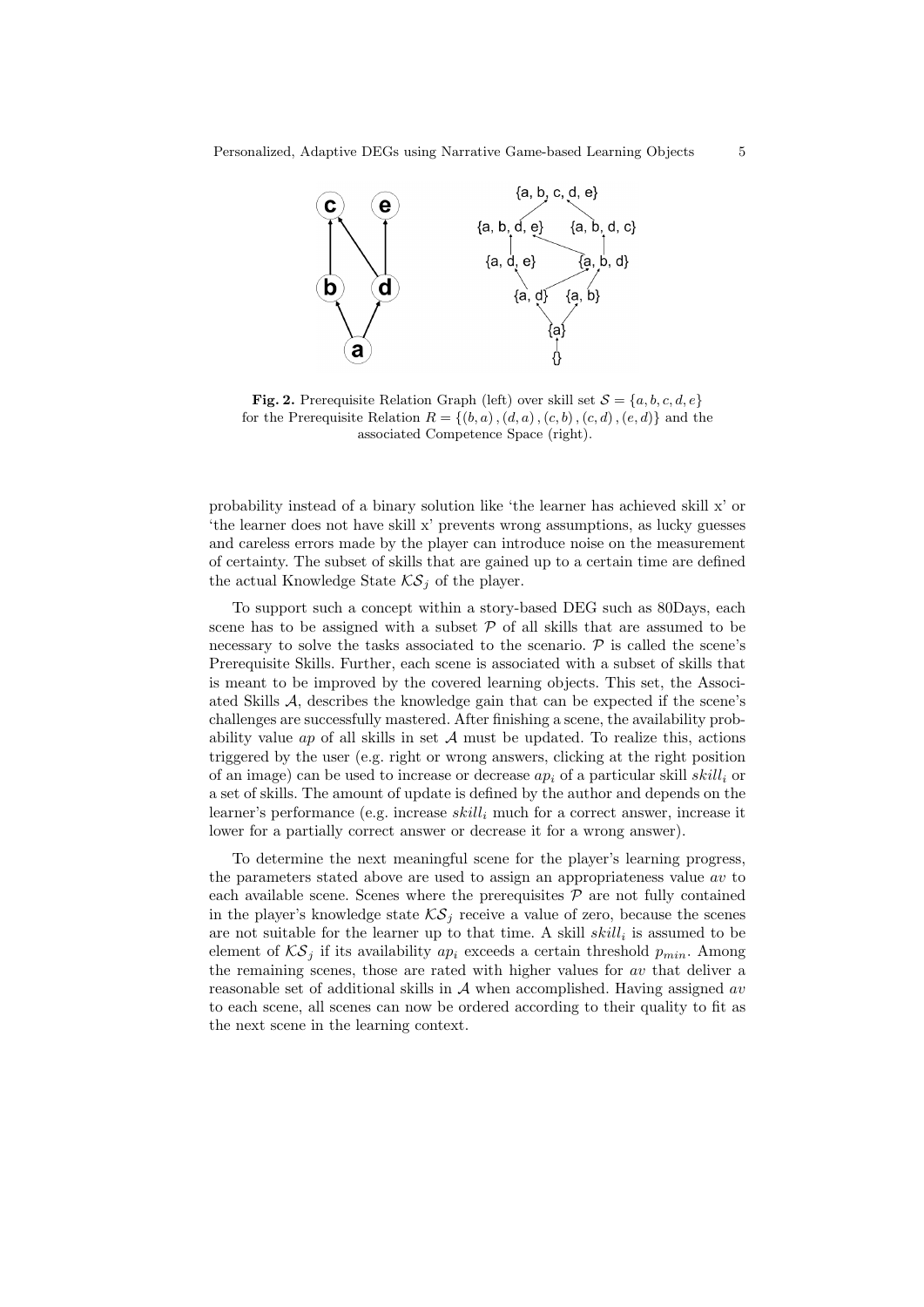6 Personalized, Adaptive DEGs using Narrative Game-based Learning Objects

#### 3.2 Personalization and Adaptation in the Gaming Context

Adaptation according to the gaming context means changing the game in a way fitting better to a determined player model. For that we use a model based on the player model proposed by Bartle [3], which contains four categories of players: Killers, achievers, socializers, and explorers. However, in our model, we do not sort a player into one of these categories. Instead, for a player  $P$  we assign a model  $M_P = (p_k, p_a, p_s, p_e)$ , which is a quadruple of normalized values ranging from [0, 1], indicating, how much the player fits into each category.

The player model can be assigned by evaluating a questionnaire at the beginning of the game to find out the player's preferred style of play. However, as player interests and preferences depend on various factors such as mood, excitement, etc. this player model can change during play. The game needs to keep track of these changes by evaluating the player's decisions and putting them into a gaming context. Whenever a situation can be handled in more than one way by the player, the different options have to be put into a context by the author in advance. When the player chooses an option in the game, the player model gets adapted/updated. A simple example clarifies this: 'The player must retrieve an item from an NPC. He/she can either talk to it and try to persuade the NPC to give the item to the player or he/she can simply attack the NPC.' Obviously, the first option is strongly related to the socializer type while the second one is a typical killer approach.

To decide, which scene to choose next from the current scene according to the player model, a gaming context  $C_N$  is assigned to each NGLOB to indicate how good the scene fits for each player type. This can easily be done by assigning an appropriateness vector  $A$  as a list of tuples (player Feature, appropriateness Factor) to each scene  $S_i$ . The length of this vector depends on the number of modeled features. Of course, we use the same model as for the player modeling. The scenes are then ordered according to an evaluation metric which calculates an appropriateness value  $av$  for each scene making use of the player model and the appropriateness vector A. The one with the highest value is the best candidate for the next scene according to the current player model. One such metric could be as follows: Let  $n$  be the number of features of the player model. Appropriateness value  $av_i$  of scene  $S_i$  for player model  $M_P$  is:

$$
av_i = \frac{1}{n} \sum_{j \in \{features\}} (1 - |a_{i,j} - p_j|)
$$
 (2)

Here, the factor  $\frac{1}{n}$  is a normalization to the interval [0, 1]. Inside the sum, for each of the player types the difference between the model value  $m_j$  and the appropriateness value of scene i  $a_{i,j}$  is calculated as  $(|a_{i,j} - m_j|)$  and subtracted from 1. By this, the matching of model value and scene value is normalized between 0 (no match) and 1 (total match). Table 1 provides an example of a player model and four scenes. In the last row the appropriateness of each scene is shown. Note that of all scenes, Scene 2 is closest to the example player model. Consequently, the calculated appropriateness value of Scene 2 is the highest one.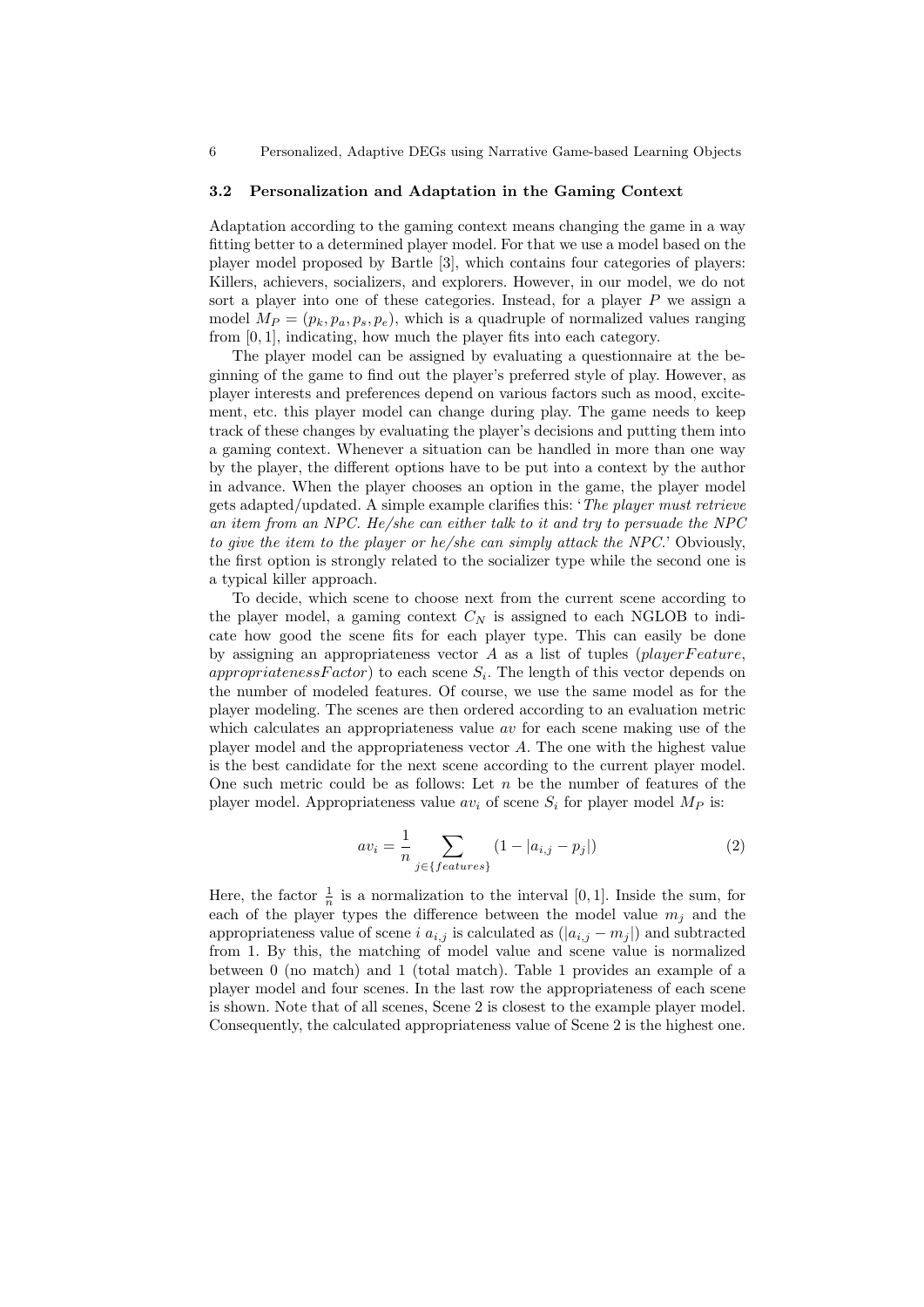|                          | Player Model Scene 1 Scene 2 Scene 3 Scene 4 |      |      |      |      |
|--------------------------|----------------------------------------------|------|------|------|------|
| Killer                   | 0.80                                         | 0.00 | 0.90 | 0.20 | 0.40 |
| Achiever                 | 0.00                                         | 0.60 | 0.10 | 0.00 | 0.40 |
| Socializer               | 0.00                                         | 0.80 | 0.00 | 0.00 | 0.60 |
| Explorer                 | 0.40                                         | 0.00 | 0.40 | 0.80 | 0.60 |
| Appropriateness Value av |                                              | 0.40 | 0.95 | 0.75 | 0.60 |

Table 1. Appropriateness of four example scenes to the player model

#### 3.3 Personalization and Adaptation in the Storytelling Context

From a storytelling perspective, the major challenge is to overcome the Narrative Paradox (see also Section 2) providing both a) a motivating, thrilling and suspenseful narrative environment based on well-proven story structures and patterns such as the Hero's Journey [16, 17] and b) an adaptive, interactive environment, enabling the user to interact and (at least in parts) take control of the story structure during play. Hereby, the system needs to take into account player/user/learner characteristics as well as overall (learning/knowledge transfer vs. gaming) strategies defined by an author (pedagogue vs. game designer), which implicitly decreases the level of influence by the user/player/learner.

Louchart and Aylett [18], Göbel [19] or Champagnat [20] investigated a lot of research tackling the Narrative Paradox and the use of appropriate and flexible storytelling methodologies in that context. As a result and being used within 80Days, Göbel et al. [19] suggest the use of a combined approach based on the Hero's Journey as underlying, well-proven (mostly linear) story model and emergent, non-linear parts: The middle part of the Hero's Journey with the dramatic step 'The Road of Trials' is very flexible and provides the possibility to integrate as many story units as needed and to combine those units in any order. Because of that, this story part is especially suitable for an adaptation and personalization. As the scenes can be ordered in various ways, it is possible to provide an individual learning and gaming to the players. Furthermore, the replayability is increased if a new game can run completely different.

Concerning adaptation and personalization, this approach implies a two-fold strategy: First, on a micro adaptive level, different variants of specific situations/scenes (dramaturgic steps in the model of the Hero's Journey) should be authored (in advance) respectively automatically created (during run-time) according to the characteristics and peculiarities of users/learners. Second, on a macro adaptation level, the order/sequence of story units within the flexible part of the 'Road of Trials' is determined during run-time based on user/learner/player activities, underlying models and strategies.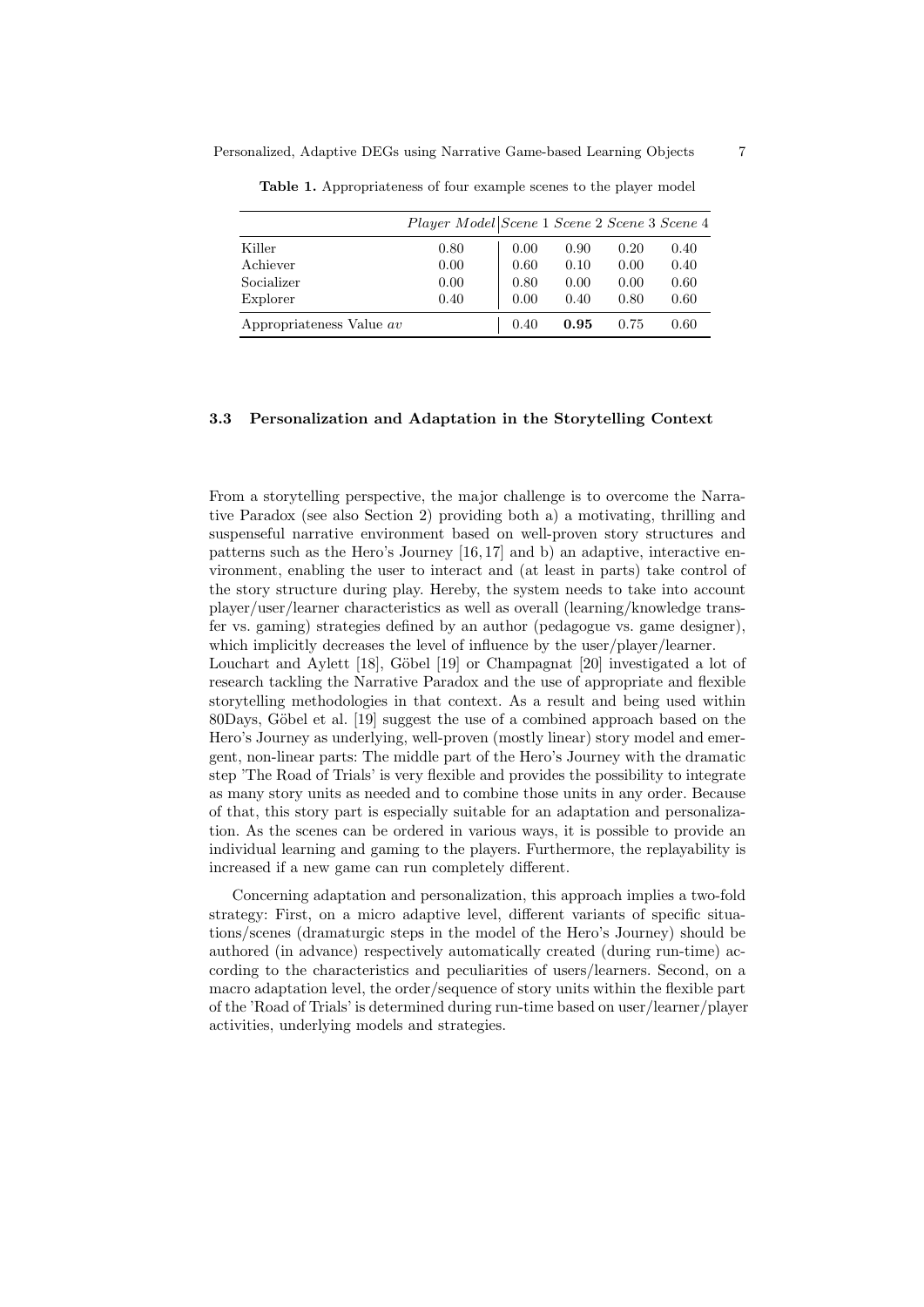

Fig. 3. Hero's Journey story model (left) - linear and modular story units (right).

### 3.4 Definition of NGLOB

Starting with the storytelling perspective, Narrative Objects (NOBs) represent the smallest, atomic units of Story-based DEG. For the formalization of NOBs and narrative contexts, the idea is -as far as applicable- to map and annotate NOB corresponding to the steps and dramaturgic functions of underlying story models such as the Hero's Journey. With respect to learning issues, the idea is to formalize the learning and learner context and to provide machine-readable information about associated and prerequisite skills of a learning object (LOB) respectively learning situation based on the CbKST. Thus, for sequencing purposes - presumed an open, modular, emergent (narrative) environment is available without hardcoded transitions as in pure linear approaches - it is possible to decide whether a learning situation is appropriate for a specific learner (the learner does have the prerequisite skills) or not (the learner would be overstrained). Concerning the gaming context, the interaction concept in form of interaction templates (e.g. drag-and-drop, multiple-choice and puzzle templates in classic courseware or an explorative 3D environment) provides useful attributive information. Second, similar to the learning context, the idea is to build a correlation between gaming situations/GOB and the users (i.e. players in the gaming context) and underlying player models. Hence, all gaming situations are set into context with player types and annotated with appropriateness factors.

In sum, the model for a NGLOB is built by a composition of context information resulting in a triple vector  $C_N \times C_G \times C_L$ . The narrative context  $C_N$  provides a list of tuples (storymodelStep, appropriatenessFactor), whereby storymodelStep is encoded by the initials of a story model (for instance 'SM\_HJ' for Hero's Journey) plus a number for the step/part of that model. The parameter *appropriatenessFactor* indicates how much the scene fits to the according storymodelStep and is normalized in the range [0,1]. The gaming context  $C_G$  primarily tackles the appropriateness of individual GOB and gaming situ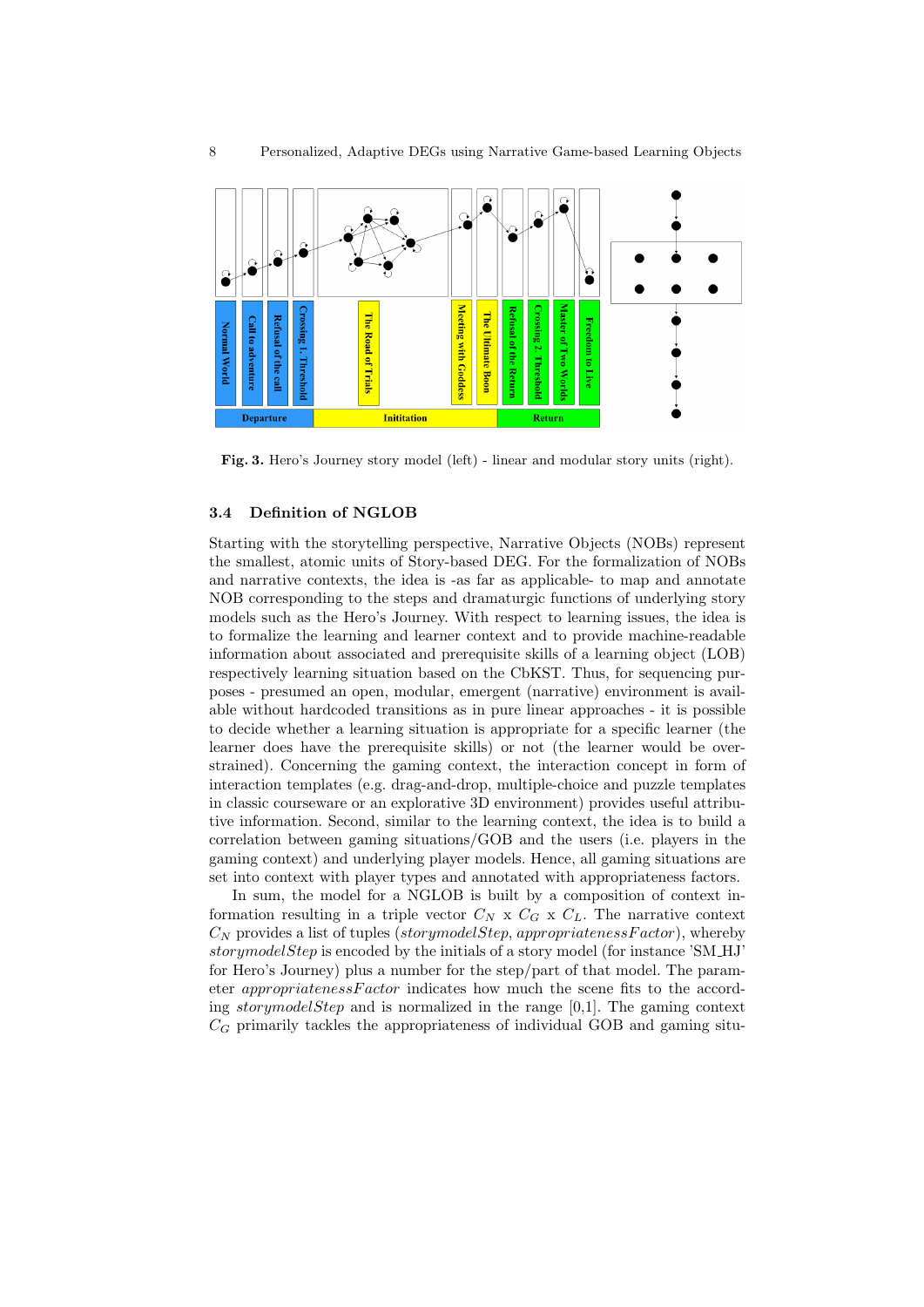ations for different players and player types. Analogously to the narrative context  $C_N$ , the gaming context  $C_G$  also provides a list of tuples (player Feature, appropriatenessFactor). Here, 'PM\_BA\_x' describes the player type based on the classification of Bartle [3]. For example, 'PM BA E, 0.9' indicates that the GOB is very appropriate for the player type 'Explorer' according to Bartle. The model for the learning context  $C<sub>L</sub>$  provides a vector composed of two parts listing all Associated (' $Axyz'$ ) and Prerequisite (' $Pxyz'$ ) Skills for a specific learning situation/LOB, whereas 'xyz' is a unique identifier. Apart from that quantifiable part described above, the model for NGLOB contains further descriptive elements such as short texts/abstracts summarizing the synopsis of narrative, gaming and learning functions of a specific NGLOB. In Figure 4 an example for such an NGLOB is provided:

$$
\left(\left\langle\begin{array}{c} (SM.HJ.1,0.1), \\ (SM.HJ.4,0.2), \\ (SM.HJ.8,0.1) \end{array}\right\rangle, \left\langle\begin{array}{c} (PM.BA.K,0.2), \\ (PM.BA.S,0.4), \\ (PM.BA.E,0.9) \end{array}\right\rangle, \left(\left\langle\begin{array}{c} \langle A101, A102 \rangle \\ \langle P210, P217 \rangle \end{array}\right\rangle\right)
$$

Fig. 4. Quantifiable part of the model for Narrative, Game-based Learning Objects.

# 4 Prototypical Realization within the 80Days Bat Cave Demonstrator

The 'Bat Cave' scenario as second demonstrator in the course of the 80Days project is a demonstrator with twofold goals. On the one hand it is used as a player (instead of a game engine) for playing a game. On the other hand, it is able to explicitly visualize the underlying learning, gaming and storytelling mechanisms. Contrary to demonstrator 1, which addresses students from 12 - 14 years of age, the second demonstrator's main purpose is to visualize underlying methods and concepts and therefore it has no special group it aims at.

Using a novel authoring tool like Storytec [19], developed at TU Darmstadt, a game author can easily create a scene-based educational game which runs in the Bat Cave demonstrator. With Storytec the author can annotate NGLOBs with narrative, gaming and learning attributes, thus decorating the scenes of the created game with little effort. Using Bat Cave, the author can play his own game for test issues and is able to see the underlying player and learner modeling and the narrative context which lead to the scenes chosen. This is a powerful support for an author to debug and enhance a DEG.

In Figure 5, a screenshot of Bat Cave can be seen. The GUI is divided into a left part, the part where the actual game is played, and a right part where the background information is displayed. Here, one can see (from top to bottom) different story variables, a history of chosen scenes displaying the course of the game, the different steps of the story model (here the 'Hero's Journey') showing the current scene in the story context, the current player model following Bartle,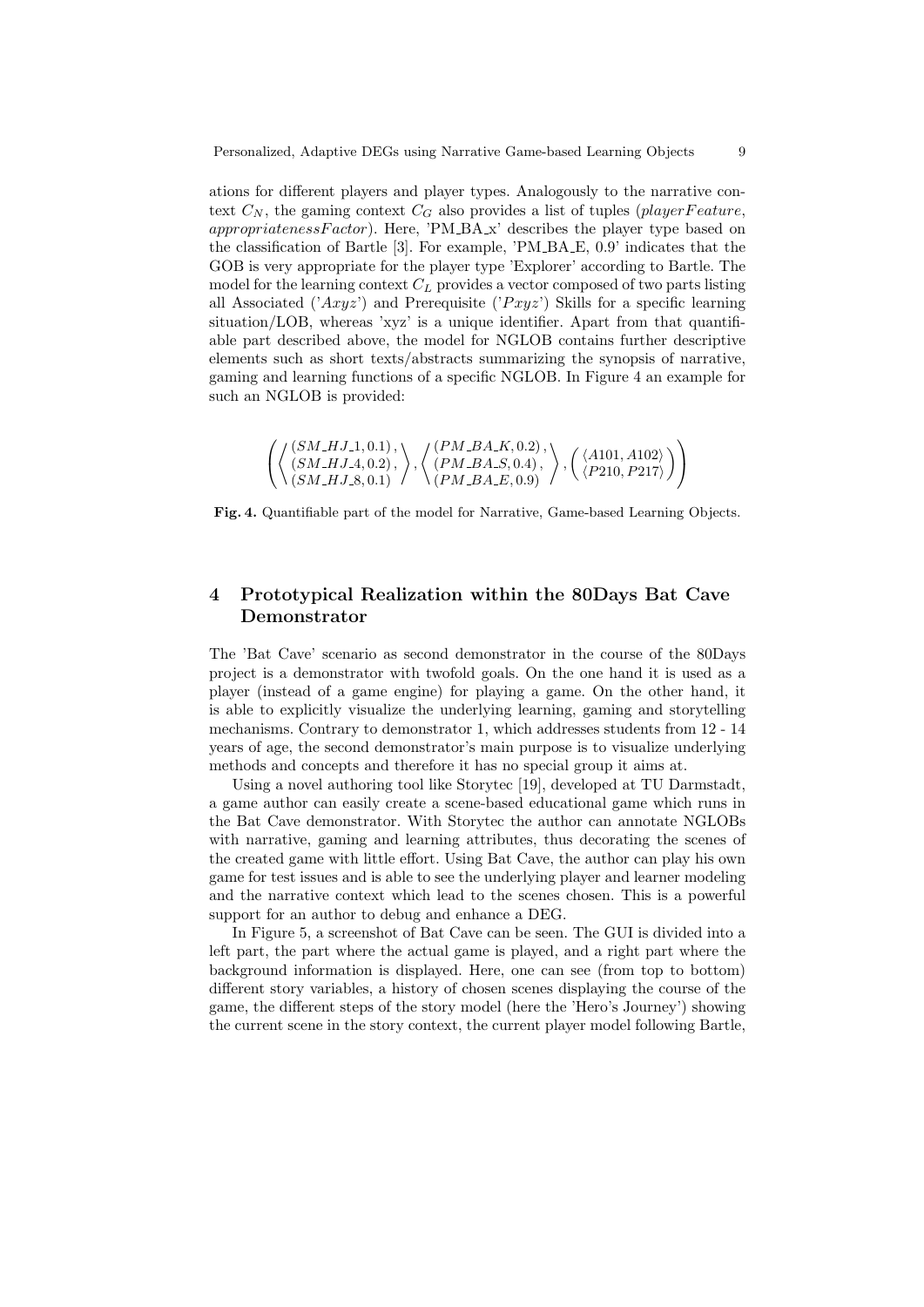

Fig. 5. Screenshot of the Bat Cave demonstrator

the Prerequisite and Associated Skills for the current scene, the Knowledge Space and a list of the total skills achieved by the learner so far. Hence, the right part provides a detailed view on the learner and the player model and also keeps track of the story progress, thus making transparent the decisions made by the game based on the underlying learner model, player model, and narrative context.

As shown above, from the different contexts learning, gaming, and storytelling different proposals for the next scene to choose can be made which often will differ. We do not intend to provide a final solution to resolve that complex issue. In contrast, our approach is an author support for creation of an adaptive and personalizable DEG. By use of NGLOBs, an author is supported in the creation of reusable scenes which according to his/her focus are ordered automatically (in the non-linear parts of the game like the 'Road of Trials' which represents the greater part of a game's story). Subsequently, based on the early work on Story Pacing proposed by Göbel [21] our simple approach to this problem in the Bat Cave demonstrator is to assign weights to the three contexts learning, gaming and storytelling, thus defining which context has priority. This weighting can be defined by the author, or even be put into the player's hands. For every context, each scene gets assigned an appropriateness value  $av_i$ ,  $i \in \{1, \ldots, \#Scenes\}$  in the interval [0, 1] in discrete steps of 0.1 indicating how good the scene would fit as next scene according to the context. Additionally, for every context a weighting value  $w$  is assigned. The scene with the highest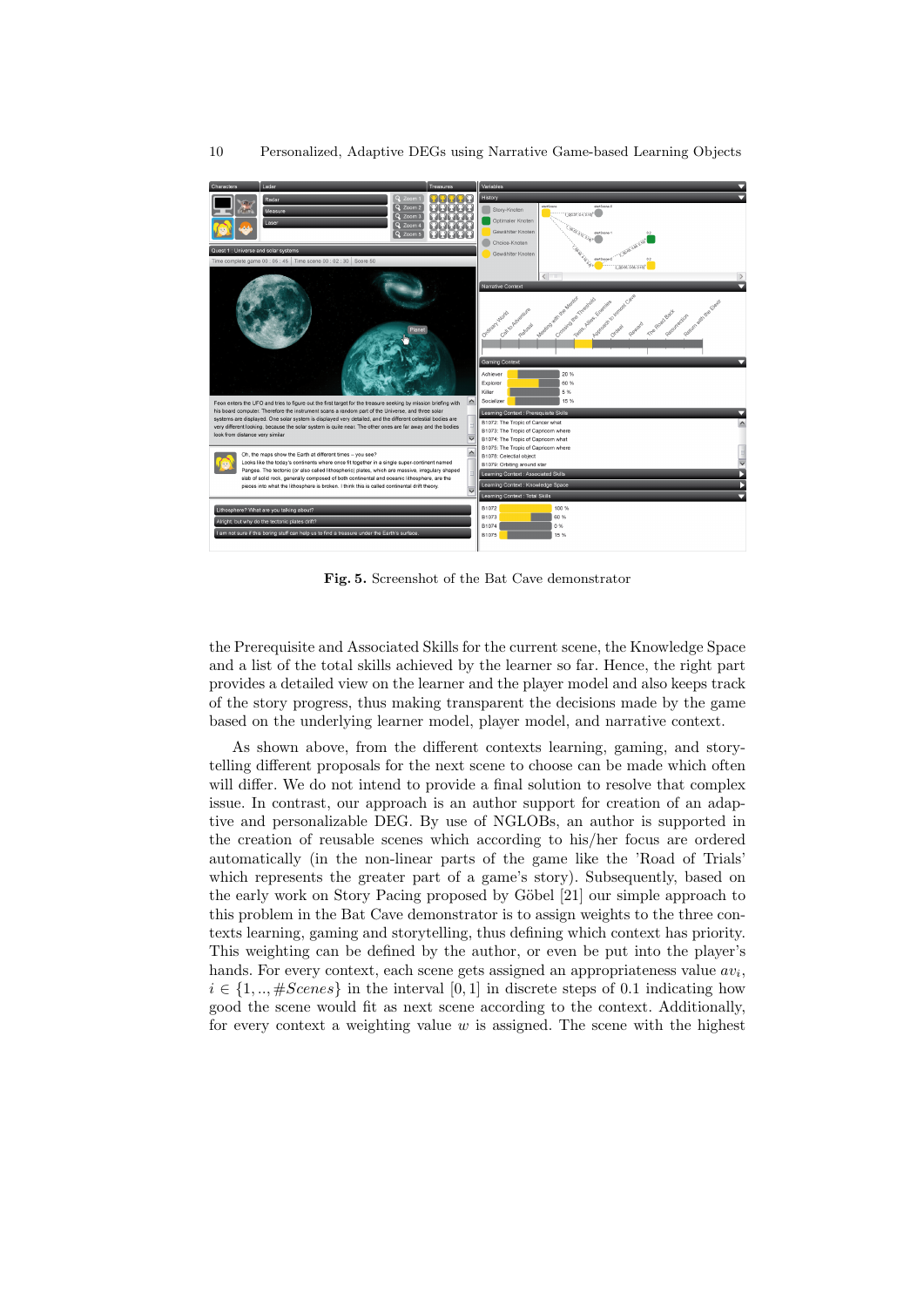sum will be chosen as next scene (if no unique best solution does exist, one of the best solutions is chosen randomly).

| Let. Ga. St.   Sum             | Le. Ga. $St.$ Sum                           | Le. Ga. St.   Sum              |  |
|--------------------------------|---------------------------------------------|--------------------------------|--|
| $ 1.0 \t1.0 \t1.0 $            | $\left  2.0 \right  2.0 \left  1.0 \right $ | $ 0.0 \t0.0 \t1.0 $            |  |
| $\overline{w}$                 | $\overline{u}$                              | $\overline{w}$                 |  |
| Scene $1 0.9 \t0.2 \t0.2  1.3$ | Scene $1 1.8$ 0.4 0.2 $2.4$                 | Scene $1 0.0 \t0.0 \t0.2  0.2$ |  |
| Scene $2 0.5 \t0.5 \t0.1  1.1$ | Scene $2 1.0 \t1.0 \t0.1  \t2.1$            | Scene $2 0.0 0.0 0.1  0.1$     |  |
| Scene $3 0.1 \ 0.8 \ 0.5 $ 1.4 | Scene $3 0.2 1.6 0.5  2.3$                  | Scene 3 0.0 0.0 0.5 0.5        |  |

Table 2. No weighting Table 3. With weighting Table 4. Absolute priorities

In Table 2 the unweighted ( all  $w = 1$ ) values for the scenes to fit best as next scene can be seen. If the contexts are assigned with different priorities, the optimal next scene can change as shown in Table 3. It is even possible to give one context an absolute priority over the others as shown in Table 4. However, in the linear parts of the story, we propose that the author hard-codes the transitions between scenes to provide a meaningful story. Consequently, in the linear story parts, there are no conflicts. Additionally, our model includes so-called 'story bridges', special independent scenes which can be inserted in order to provide a complex, suspenseful story, whenever a scene containing a required learning context needs a dramaturgic 'bridge' to soften an abrupt story jump before the scene can be played.

# 5 Conclusion and Outlook

Based on preliminary, long-term research in the field of Story-based edutainment applications, this paper introduces the conceptualization of NGLOB as basis for personalized, adaptive Story-based DEG. The main result represents a conceptual model for NGLOB composed of a narrative, a gaming and a learning context. The model has been prototypically implemented and serves as an underlying theoretical framework for the Bat Cave scenario as second demonstrator of the 80Days project, settled in the field of Technology-enhanced Learning. First evaluation studies of demonstrator 1 already have shown the principle potential of an adaptive, Story-based DEG: The users did not only appreciate the motivating, suspenseful and playful form of knowledge transfer, but also the possibility to actively influence the DEG during play. In the course of 80Days' Bat Cave demonstrator, further research will be investigated in evaluation studies to test and measure the benefits of the new concepts described in this paper.

Acknowledgments. The research and development introduced in this work is funded by the European Commission under the seventh framework programme in the ICT research priority, contract number 215918 (80Days, www.eightydays.eu).